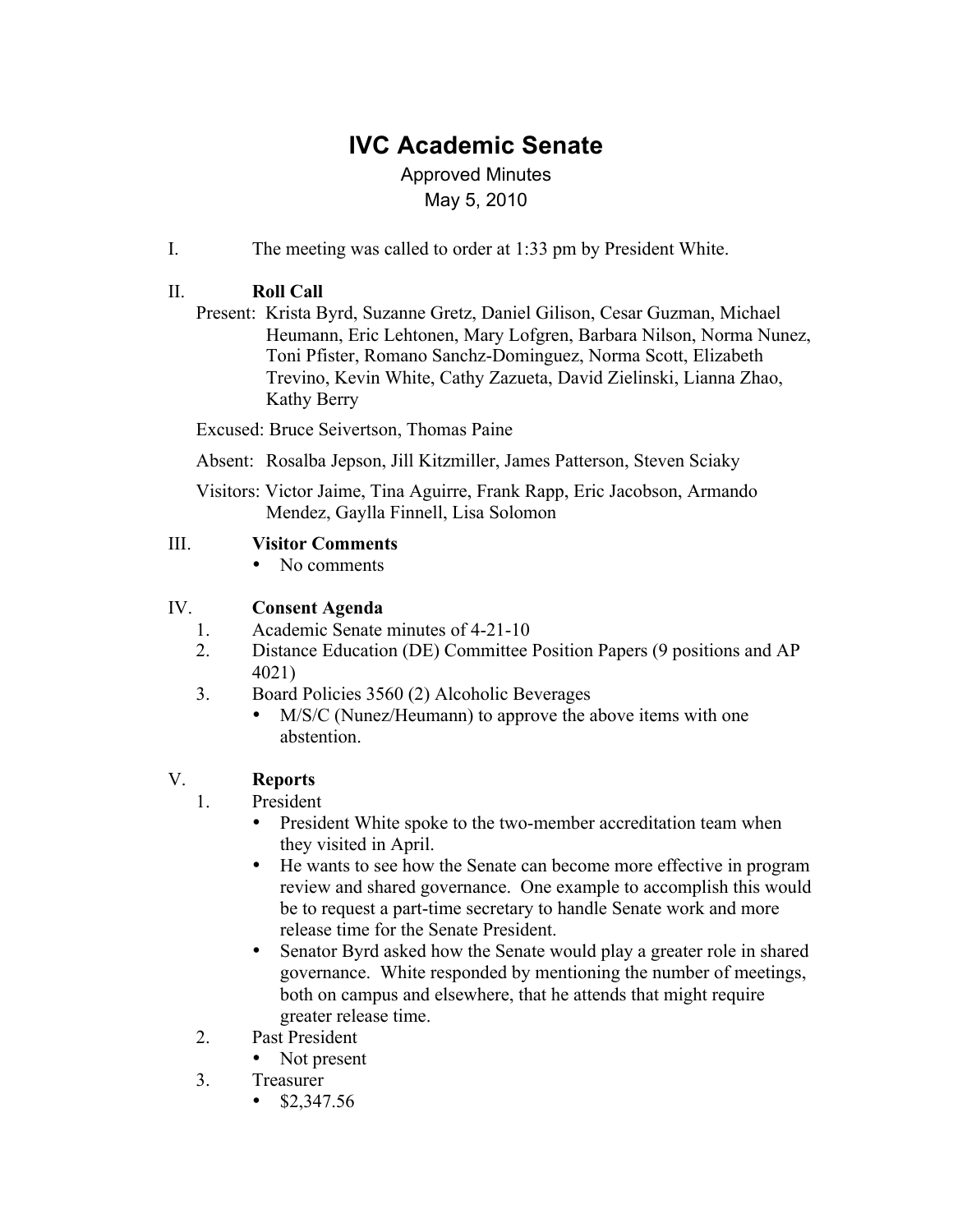- 3. VP of Instruction
	- Vice President Berry reported that the accreditation team came to campus in April. The visit went well. They were pleased with our progress on SLOs. They had questions about planning and program review. They want to make sure that all policies and plans are linked to the goals for the college. The team felt that we should not continue on warning status, but the commission will make the final decision, and that decision will be announced in June.
	- All accreditation documents will be archived in the library.
- 4. Chief Financial Officer (CFO)
	- Not present
- 5. Basic Skills Institute (BSI) Coordinator
	- Frank Rapp discussed the process to determine who would be a voting member at the BSI committee.
- 6. Student Learning Outcomes (SLO) Coordinator
	- Senator Pfister announced that the "best practices" SLO symposium would take place on May 26. There will be cake and a raffle to stimulate more people to attend.
- 7. Associate Student Government (ASG) President
	- Not present
- 8. Contingent Faculty Representative
	- No report

# VI. **Academic and Professional Matters**

The only item listed was pulled.

# VII. **Committees**

- 1. Curriculum and Instruction—Last week, C&I faculty attended the CurricuNET training by the Chancellor's office. The college will officially have access to the program as of this week.
- 2. College Council—The naming of the art gallery was discussed and will be discussed again at the next meeting.
- 3. Equivalency –The equivalency policy will be presented at the next Senate meeting.
- 4. Budget and Fiscal Planning –The tentative budget was reviewed, and some guidelines for budget planning were reviewed. The guidelines would be voted on after the Senate meeting on May 5.
- 5. Learning Support Services—There will be a meeting later in May.
- 6. Distance Education—There will be a meeting tomorrow, May 6.
- 7. Other committee reports—Barbara Nilson reported for the ad-hoc committee on tenure review. She is researching student evaluations in order to make a common form for all instructors.

# VIII. **Discussion**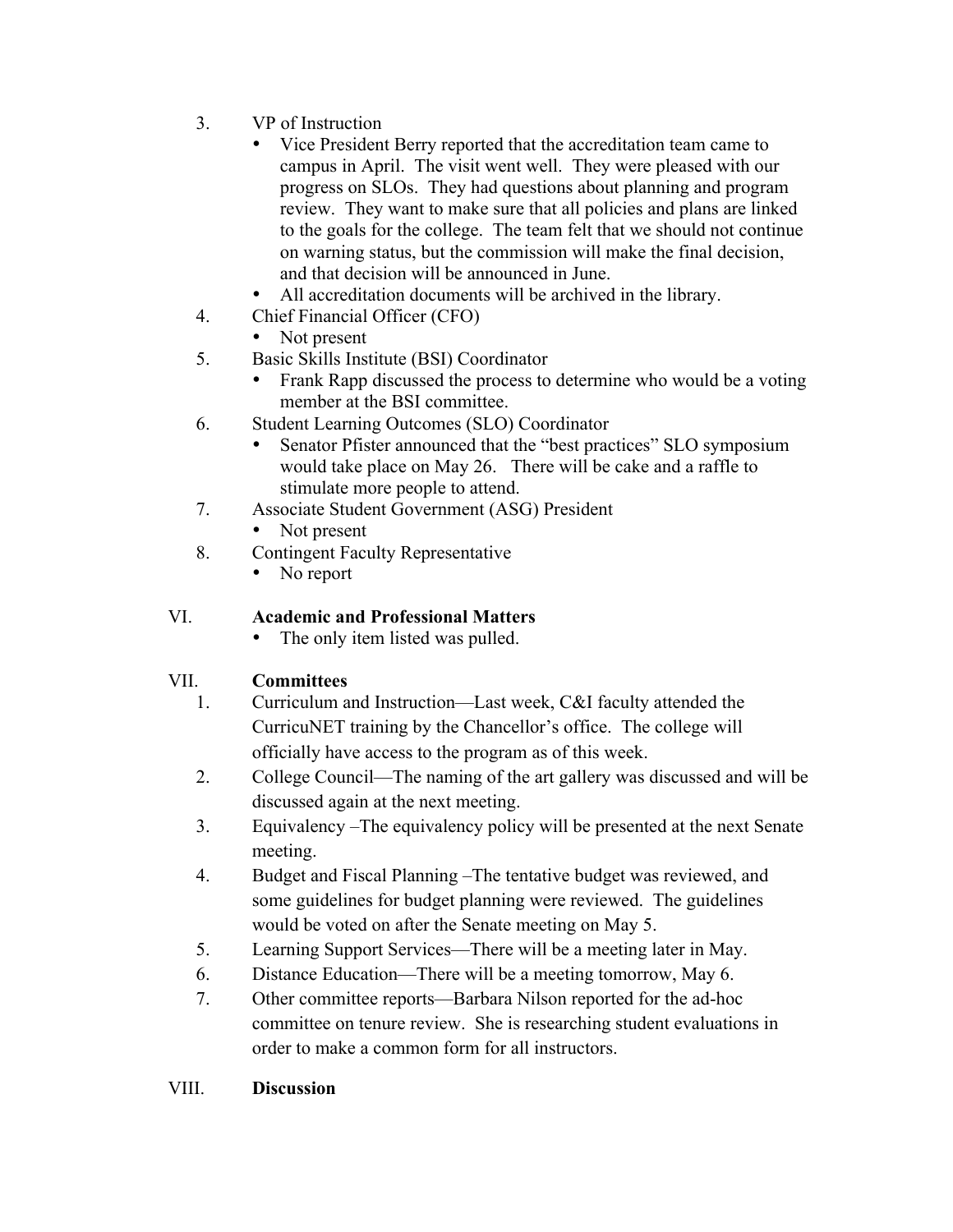- 1. Midterm Accreditation Visit—Debriefing
	- This was discussed earlier by Vice President Berry.
- 2. AS Spring Fundraiser—Update
	- Senator Nilson reported that plans are in place to develop a different method for the fundraiser. The plans are still in the development stage.
	- Norma Nunez and Mary Lofgren both discussed the amount of work involved in setting up the fundraiser, but they also emphasized how beneficial it is for the students.
- 3. Wall-to-wall faculty representation
	- Senator White noted the disagreements regarding this issue, and he asked for comments from the Senate. The election takes place next Tuesday, May 11.
	- Norma Nunez noted that only twenty-five full-time faculty members are not part of the union.
	- Senator Byrd wondered about the cost that would be incurred by parttime faculty. Gaylla Finnell noted that part-time instructors would not pay as much as the full timers (should the wall-to-wall be approved).
	- Armando Mendez responded to points made in recent emails regarding this issue. He clarified the claim that only a fraction of the part-time faculty participated in the discussion and vote for part-time representation. In fact, he says, there was a lot of participation—just as much participation as full-timers.
	- Finnell noted that the vast majority of part-time faculty have expressed support for representation (based on surveys done at the part-time orientations over the past few years).
	- Nunez asked: would part-timers have the right to vote on full-time issues? The answer was: yes, and full-timers would have the right to vote on part-time issues.
	- Mendez noted that the full-time faculty will be voting on whether to let the part-timers join the CTA union; they will not be voting on whether or not the part-timers organize. He said that unions are stronger when the full-time and part-time work together.
	- Mendez added that, even though part-timers outnumber full-timers, part-timers cannot take over because the majority of executive committee members would be full-timers.
- 4. Adopting a Robert's Rules of Order text for Senate guidelines
	- White noted that there are many different versions of Robert's Rules of Order.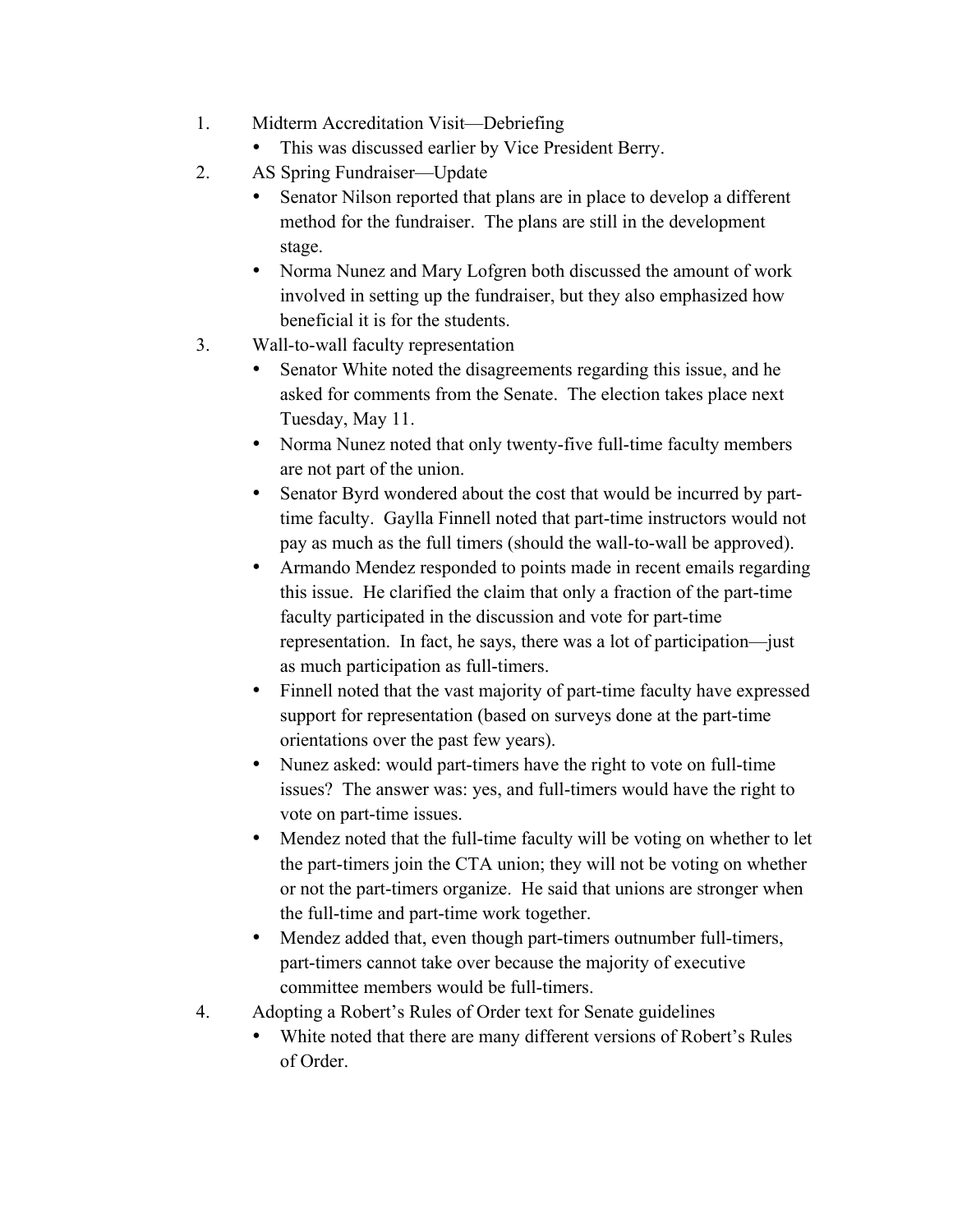- It was noted that the current by-laws state that the Revised edition of the *Robert's Rules of Order* be adopted, so there was no action that needs to be taken.
- 5. Administration's recommendation to grant CTA seat at Board Resource Table
	- Gaylla Finnell asked that the CTA be given a seat at the table during Board meetings.
	- This would allow the CTA to be placed on the agenda, so the CTA would give a report to the Board.
- 6. Evaluation of President/Superintendent policy
	- President White handed out two documents: the a proposed new policy for evaluating the President and the 2000 policy for evaluating the President. White opened this topic up for general discussion.
	- White noted that the 2000 policy expresses a greater sense of shared governance.
	- Senator Gretz noted that the current policy focuses only on the Board evaluating the President, even though that body does not have daily contact with the President, whereas those who work with the President on a daily basis are not included in the evaluation.
	- Senator Pfister noted that the evaluation should be global: everyone should provide input.
	- Senator Lofgren and Gaylla Finnell noted that the board is discussing a global evaluation.
	- Senator Byrd asked why the Senate cannot develop its own evaluation. White noted that the Senate can recommend any evaluation method to the Board.
	- White noted that he would take the lead on this issue, meet with Dr. Gould on this, and bring it back at another Senate meeting.
- 7. Adding CSEA and CTA as Ex-Officio (non-voting) members of the Academic Senate
	- This proposal, White said, would allow the unions to provide input and knowledge at Senate meetings that would benefit the committee as a whole.
	- Gaylla Finnell noted that many other districts provide ex-officio status for the union leaders.
- 8. For the Good of the Order
	- May 11-12 will be the "Days of the Teacher." There will be food on both days.
	- Cesar Guzman noted that the SDSU-IV campus helped IVC hold classes at the campus that were displaced by the earthquake.